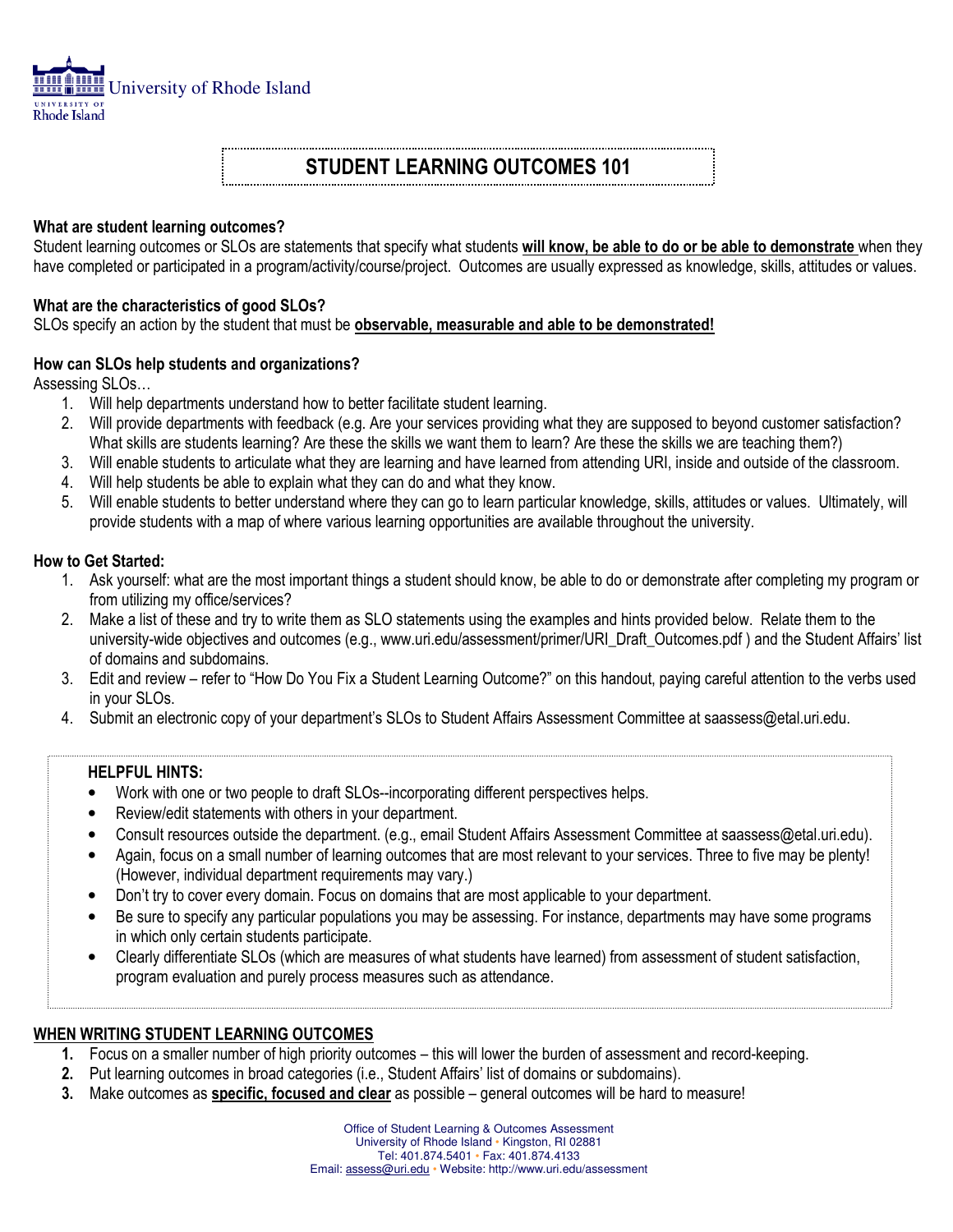## THE IMPORTANCE OF ACTION VERBS

#### Action verbs result in overt behavior that can be observed and measured. Sample action verbs are:

o Analyze, apply, argue, arrange, assemble, assess, calculate, categorize, choose, classify, compare, compile, compute, create, criticize, critique, defend, define, demonstrate, describe, design, develop, differentiate, discuss, distinguish, estimate, examine, explain, formulate, identify, illustrate, indicate, interpret, label, list, locate, manage, memorize, order, operate, organize, plan, practice, predict, prepare, propose, question, rate, recognize, repeat, report, reproduce, review, revise, schedule, select, solve, state, translate, use, utilize, write

#### Certain verbs are unclear and call for covert, internal behavior which cannot be observed or measured. These types of verbs should be avoided:

 $\circ$  appreciate, become aware of, become familiar with, know, learn, understand

#### Examples – TOO general and VERY HARD to measure…

- 1. …will appreciate the benefits of exercise.
- 2. …will be able to access resources at the University of Rhode Island.
- 3. …will develop problem-solving skills and conflict resolution.
- 4. …will be able to have more confidence in their abilities.

#### Examples – Still general and HARD to measure…

- 1. …will value exercise as a stress reduction tool.
- 2. …will be able to develop and apply effective problem solving skills that would enable one to adequately navigate through the proper resources within the university.
- 3. …will demonstrate ability to resolve personal conflicts and assist others in resolving conflicts.
- 4. …will demonstrate critical thinking skills, such as problem solving as it relates to social issues.

#### Examples – Specific and relatively EASY to measure…

- 1. …will be able to explain how exercise affects stress.
- 2. …will be able to identify the most appropriate resource that is pertinent to their university concern.
- 3. …will be able to assist roommates in resolving conflicts by helping them negotiate agreements.
- 4. …will demonstrate the ability to analyze and respond to arguments about racial discrimination.

| Personal goals are not necessarily learning outcomes                                                      |  |  |  |  |  |
|-----------------------------------------------------------------------------------------------------------|--|--|--|--|--|
| . . Descended and by the late of all the state to all sets of a still the still and O shares a consequent |  |  |  |  |  |

Personal goal: …able to participate in physical activities at least 3 days per week.

- Learning outcome: …able to establish a personal exercise program consistent with professional guidelines.
- Personal goal: …able to receive a satisfactory mark on a difficult writing assignment.
- Learning outcome: …able to apply APA format to papers and assignments.

### Expectations are not necessarily learning outcomes…

- Expectation: …will dress appropriately.
- Learning Outcome: …will be able to describe the significance of a professional appearance at work.

Expectation: …will turn in assignments by scheduled due date.

Learning Outcome: …will be able to explain the importance of meeting professional deadlines.

## \*\*The learning outcome demonstrates that the student has learned!

#### $\overline{a}$ HOW DO I FIX A STUDENT LEARNING OUTCOME?

Shortcomings can typically be seen by asking two simple questions, "CAN IT BE MEASURED?" and "IS LEARNING BEING DEMONSTRATED?"

\_\_\_\_\_\_\_\_\_\_\_\_\_\_\_

- Take a look at the following examples:
	- o Participants will understand the nine reasons for conducting a needs assessment.
		- **EXECT** Learning is demonstrated, but this SLO will be difficult to measure.
	- $\circ$  Student will arrive on time daily.
		- This can be easily measured, but learning is not necessarily being demonstrated.
	- We see readily that these learning outcomes have shortcomings.
- We can rewrite these to make the learning outcomes measurable and demonstrative of learning:
	- o Participants will be able to list nine reasons for conducting a needs assessment.
	- o Student will be able to articulate the necessity of maintaining office hours as publicized.
- Both of these SLOs answer the two questions. They are measurable and demonstrate that the student has learned!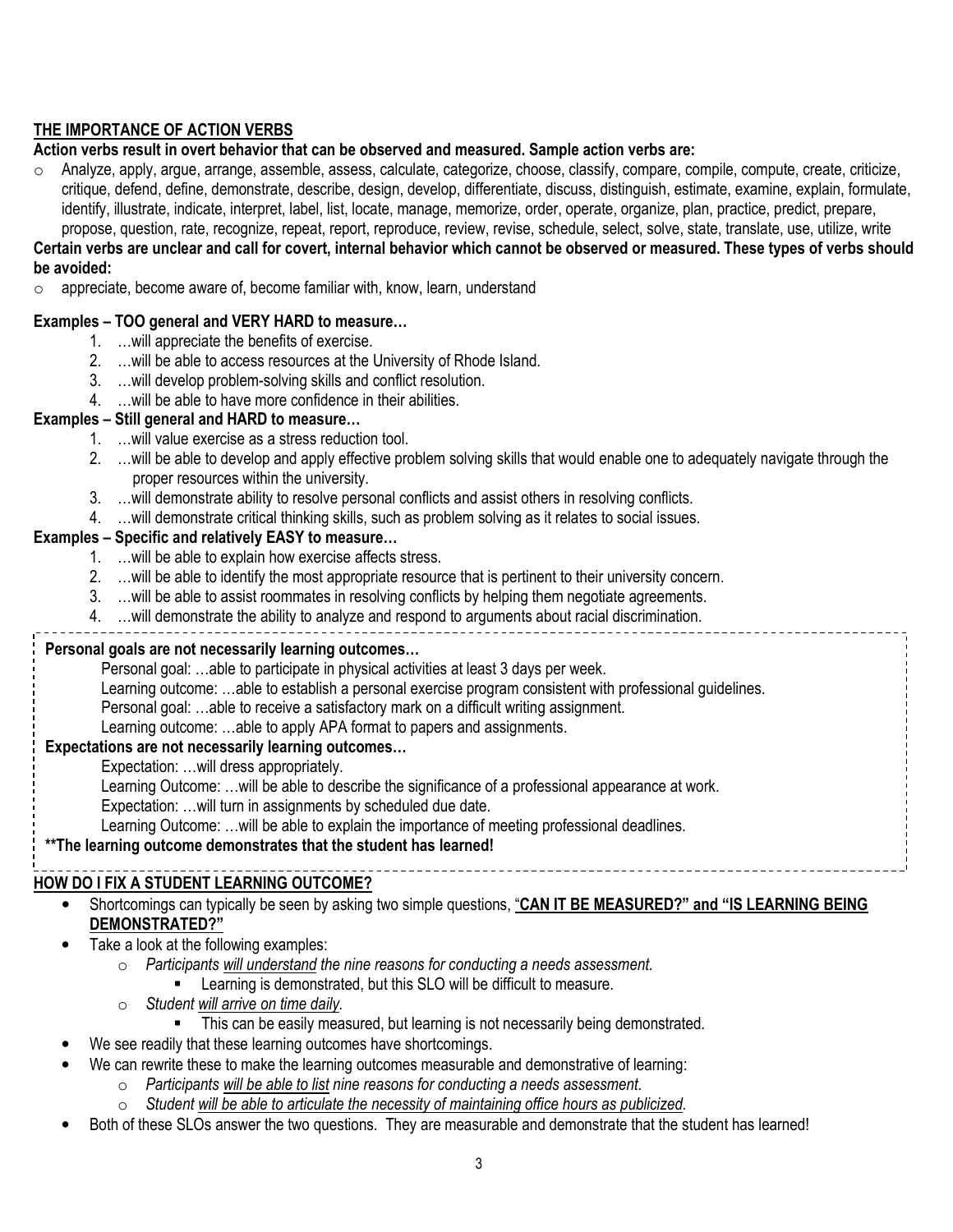# Writing Learning Outcomes Template Student Affairs, University of Rhode Island

## When writing student learning outcomes…

• Try using this template for writing learning outcomes:

As a result of students participating in \_\_\_\_\_\_\_\_\_\_\_\_\_\_\_\_\_\_\_\_\_\_\_\_\_\_\_\_\_\_\_\_\_\_\_\_\_\_\_\_\_,

they will be able to \_\_\_\_\_\_\_\_\_\_\_\_\_\_\_\_\_\_\_\_\_\_\_\_\_\_\_\_\_\_\_\_\_\_\_\_\_\_\_\_\_\_\_\_\_\_\_\_\_\_.

Ex: As a result of students participating in the resident assistant training session for writing incident report forms, they will be able to write concisely, include factual details in their reports and use language that is non-judgmental.

## • After creating learning outcomes, reference this checklist:

| 1. | Does the outcome support the program objectives?                                                                                                            | Υ | N |
|----|-------------------------------------------------------------------------------------------------------------------------------------------------------------|---|---|
| 2. | Does the outcome describe what the program intends<br>for students to know (cognitive), think (affective,<br>attitudinal), or do (behavioral, performance)? | Υ | N |
| 3. | Is the outcome important/worthwhile?                                                                                                                        | Υ | N |
| 4. | Is the outcome:                                                                                                                                             |   |   |
|    | a. Detailed and specific?                                                                                                                                   | Y | N |
|    | b. Measurable/identifiable?                                                                                                                                 | Y | N |
|    | c. A result of learning?                                                                                                                                    | Y | N |
| 5. | Do you have or can you create an activity to enable<br>students to learn the desired outcome?                                                               | Υ | N |
| 6. | Can the outcome be used to make decisions on how to<br>improve the program?                                                                                 | Υ | N |

Lora Scagliola, URI Student Affairs, 6/24/2007 Drawn in part from: Keeling & Assiciates, Inc. (2003, January). Developing Learning Outcomes That Work. Atlanta, GA.